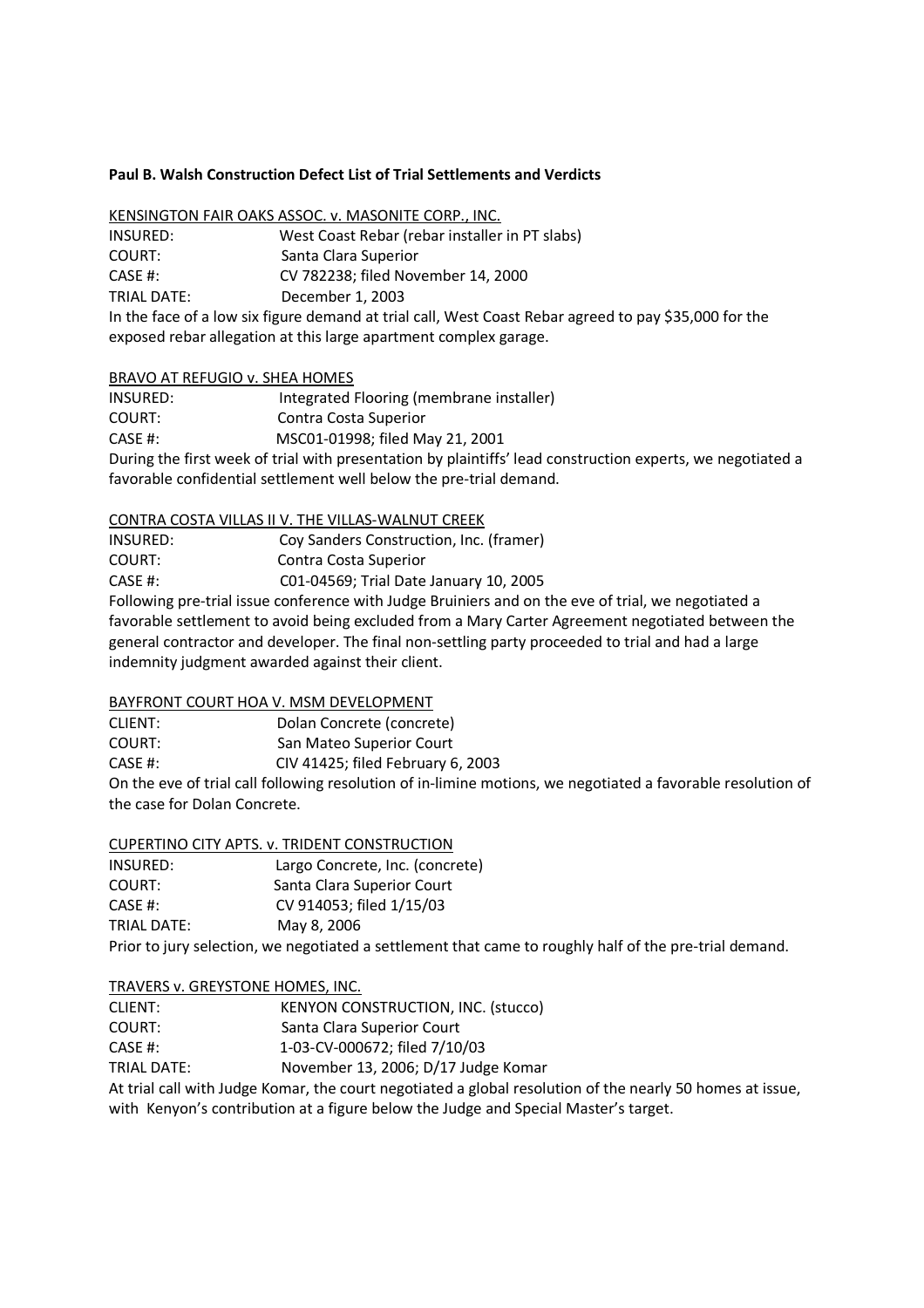### AINSWORTH v MERITAGE HOMES

INSURED: KENYON CONSTRUCTION, INC. (stucco) COURT: Contra Costa County Superior Court CASE #: C05-00143 filed 8/1/05

Plaintiffs settled around Kenyon Construction and the concrete trade for trial and planned to pursue direct claims and the general contractor's assigned claims. Following significant pre-trial hearings with Judge Flinn and issue conference addressing motions in limine, we secured an order from the Judge finding plaintiffs' extrapolation evidence to be faulty, gutting their case. A week prior to trial, plaintiffs settled with Kenyon at a very favorable value. This case was Seminole in the Bay Area to contest the use of widespread extrapolation on multiple house single family homes in an effort to extrapolate findings from several tested houses to all homes.

## KERRUISH v KIMBALL HILL HOMES

| INSURED: | KENYON CONSTRUCTION, INC. and KENYON PLASTERING, INC. (stucco) |
|----------|----------------------------------------------------------------|
| COURT:   | Sacramento Superior Court                                      |
| CASE#:   | 01AS03525                                                      |
| TRIAL:   | April 2, 2007; D/58 Raymond Cadei                              |
|          |                                                                |

Kenyon proceeded to trial following the general contractor's settlement of plaintiffs' claim for \$1.8 million and their pursuit of 100% from Kenyon and Jeld-Wen, plus \$1.6 million in attorneys' fees and costs. The first Bifurcated trial on April 2, 2007 addressed design defect liability and contractual exposure for insurance provisions missing from one of the trades's contract. Following the determination of the lack of any design implication to the claims, Kimball Hill proceeded to trial on May 29, 2007 to prove the reasonableness of their settlement and to seek 100% reimbursement under the previously deemed Type I indemnity clause in the contract. After a three week trial, the jury found no negligence by Kenyon, that only 1% of the plaintiff claims arose out of Kenyon's work and awarded \$18,000 against Kenyon Construction. Kenyon Plastering received a nonsuit. Kimball's motion for fees and costs was before a Discovery Referee when Kimball Hill declared bankruptcy, staying the action and the pending appeals.

## MIRANDA v. TIM LEWIS CONSTRUCTION, INC.

| INSURED:    | <b>KENYON CONSTRUCTION, INC. (stucco)</b>                                 |
|-------------|---------------------------------------------------------------------------|
| COURT:      | Sacramento Superior Court                                                 |
| CASE #:     | 04AS00330: filed 2004                                                     |
| TRIAL DATE: | November 12, 2008; D/58 Raymond Cadei                                     |
|             | Eollowing significant are trial hearings and at the 403 Hearing schoduled |

Following significant pre-trial hearings and at the 402 Hearing scheduled to challenge the competency of several lead plaintiffs' experts, we negotiated a settlement for Kenyon Construction that amounted to less than 1/6 of plaintiffs demand (which sought full removal and replacement of all stucco).

# ALTAMAR AT THE RIDGE v. BROOKFIELD HOMES

| CLIENT:     | East Bay Construction Company (landscaping/retaining wall waterproofer) |
|-------------|-------------------------------------------------------------------------|
| COURT:      | San Mateo Superior Court                                                |
| CASE #:     | CIV 453968: filed 4/5/06                                                |
| TRIAL DATE: | January 26, 2010; Judge Dylina                                          |

After trailing at trial for a week, we negotiated a highly favorable settlement for East Bay Construction Company, the landscaper and installer of waterproofing on garage walls. Use of motions in limine to contest extrapolation evidence proved highly effective to undercut the claims of leaks at walls. We also contested the builder's indemnity claim with client drafted modifications to what would otherwise have been Type I indemnity clauses and convinced the court that extra work orders for the problematic